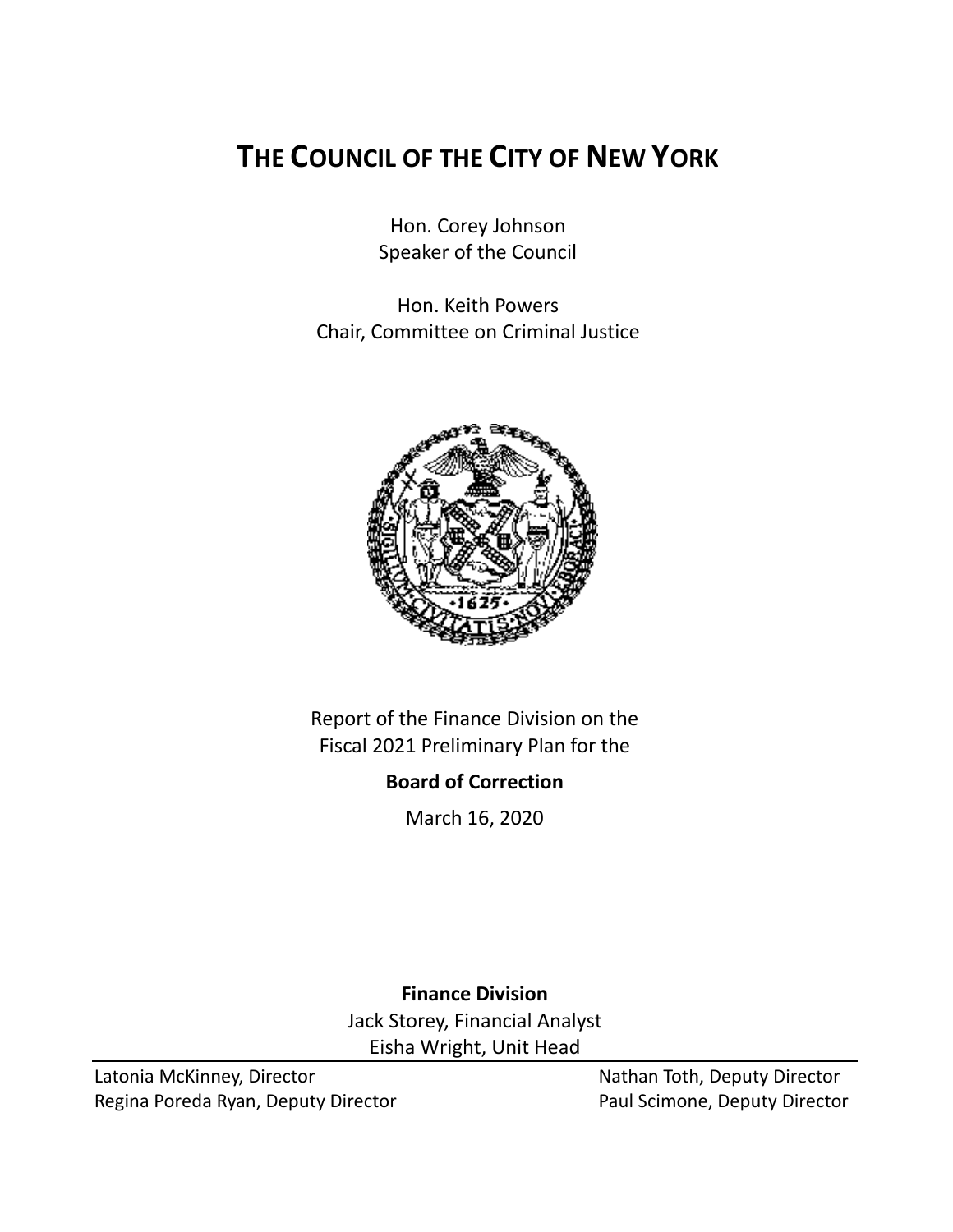# **Table of Contents**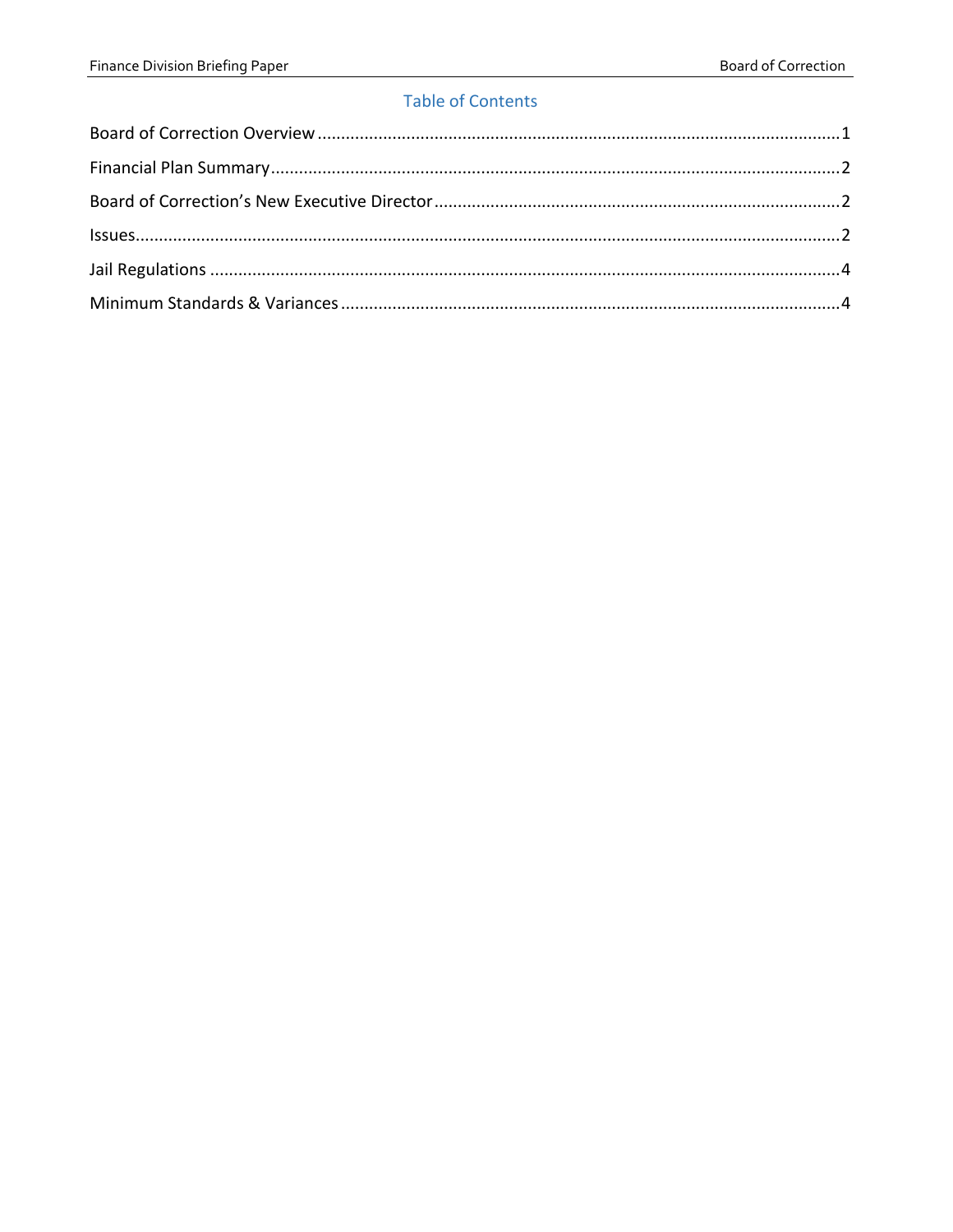# <span id="page-2-0"></span>**Board of Correction Overview**

The Board of Correction (BOC or the Board) is a nine-person, non-judicial oversight board that regulates, monitors, and inspects the City's correctional facilities. The Board members are appointed by the Mayor, the Council, and presiding justices of the Appellate Division of the Supreme Court for the first and second judicial departments (in joint nomination with the Mayor). These are non-paid appointments. The Board members serve on a rotating basis for terms of six years, and the Mayor designates the Chair from among the members. The City Charter mandates the Board's five functions.

The Board monitors conditions in the City's jails, investigates serious incidents, evaluates the performance of the Department of Correction (DOC or the Department), reviews inmate and employee grievances, makes recommendations for DOC's programs and capital planning, and produces ad hoc reports. Additionally, the Board has field representatives in the City jails. The field



representatives conduct site visits at all facilities operated by DOC. Field representatives handle prisoner and staff complaints, investigate suicides, homicides and other violent and unusual incidents, and help with the delivery of basic services and calm tensions in the facilities.

The Board holds public meetings on the second Tuesday of each month,

except April, August, and December. The public meetings consist of public comments on votes, presentation of limited variance requests to BOC Minimum Standards, discussion and votes on variance requests by the Board members, correctional health services updates, and reports from BOC's visits to DOC facilities. Through the public meetings, the Board monitors ongoing issues at DOC. This includes the Department's use of Enhanced Supervision Housing (ESH), monitoring DOC staff's use of body scanner technology, the length of lockdowns and their impact on programs, implementation of the Prison Rape Elimination Act (PREA), and monthly progress of Health + Hospital's Correctional Health Services (CHS).

This report provides a review of BOC's Preliminary Budget for Fiscal 2021. The Fiscal 2021 expense budget is presented in a Financial Plan Summary chart that details BOC's budget by unit of appropriation, funding source, and headcount. BOC does not have a Capital Budget and is not an agency featured in the Mayor's Preliminary Management Report.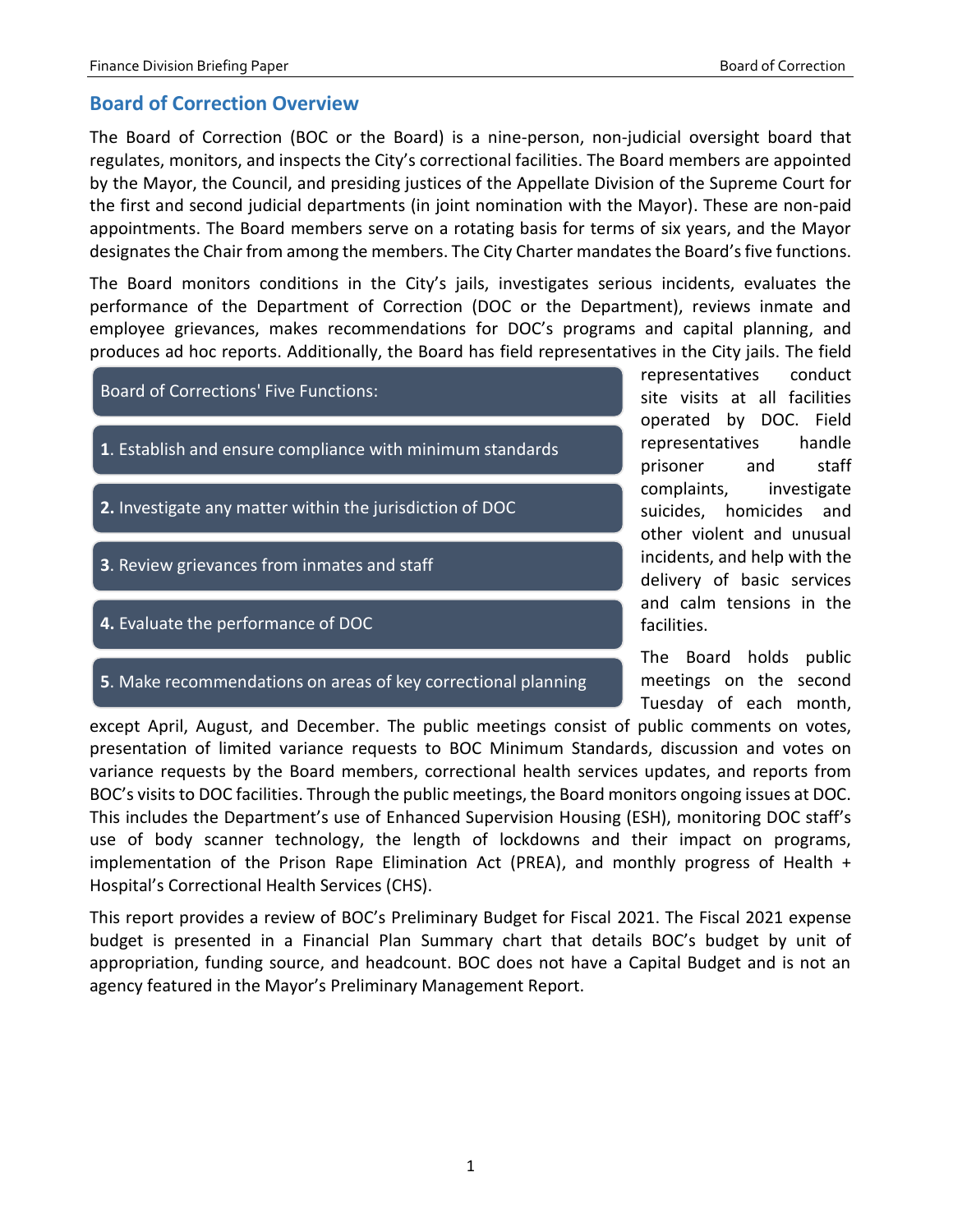# <span id="page-3-0"></span>**Financial Plan Summary**

| <b>BOC Financial Summary</b>        |             |             |             |                         |             |                  |
|-------------------------------------|-------------|-------------|-------------|-------------------------|-------------|------------------|
| Dollars in Thousands                |             |             |             |                         |             |                  |
|                                     | <b>FY18</b> | <b>FY19</b> | <b>FY20</b> | <b>Preliminary Plan</b> |             | *Difference      |
|                                     | Actual      | Actual      | Adopted     | <b>FY20</b>             | <b>FY21</b> | <b>FY20-FY21</b> |
| Spending                            |             |             |             |                         |             |                  |
| <b>Personal Services</b>            | \$2,103     | \$2,298     | \$3,018     | \$2,968                 | \$3,039     | \$20             |
| <b>Other Than Personal Services</b> | 213         | 297         | 295         | 345                     | 140         | (155)            |
| <b>TOTAL</b>                        | \$2,315     | \$2,594     | \$3,313     | \$3,313                 | \$3,178     | (5135)           |
| <b>Funding</b>                      |             |             |             |                         |             |                  |
| City Funds                          |             |             | \$3,313     | \$3.313                 | \$3,178     | ( \$135)         |
| <b>Other Categorical</b>            |             |             |             |                         |             |                  |
| <b>TOTAL</b>                        | \$2,315     | \$2,594     | \$3,313     | \$3,313                 | \$3,178     | (5135)           |
| <b>Budgeted Headcount</b>           |             |             |             |                         |             |                  |
| <b>Full-Time Positions</b>          | 28          | 29          | 38          | 38                      | 38          | 0                |
| <b>TOTAL</b>                        | 28          | 29          | 38          | 38                      | 38          | 0                |

*\*The difference of Fiscal 2020 Adopted Budget compared to Fiscal 2021 Preliminary Budget.*

The Board of Correction's Fiscal 2021 Preliminary Budget totals \$3.2 million, \$135,000 less than the Fiscal 2020 Adopted Budget of \$3.3 million. The personal services (PS) budget grew by \$20,000, while the other than personal services (OTPS) budget decreased by \$155,000. Since the Fiscal 2020 Budget was adopted, the OTPS budget for Fiscal 2020 has increased by \$50,000 and the PS budget decreased by \$50,000. This decrease is due to adjusting the PS budget and shifting \$50,000 into the Board's OTPS budget for various needs by the Board. This action had net zero impact on the budget. The sole source of funding for BOC's budget is City tax-levy (CTL).

The PS budget accounts for \$3 million or 96 percent of BOC's Fiscal 2021 Preliminary Budget of \$3.2 million. Staff play a crucial role in the BOC's oversight mission and their responsibilities include development of Minimum Standards governing DOC's operations and monitoring of the Department's compliance with these standards. BOC staff includes the Executive Director's office, research units, and monitoring units. The Monitoring team has standards specialists who conduct site visits at DOC facilities, as well as court pens and hospital wards. The standards specialists have unfettered access to the jails in order to promote compliance with the Board's Minimum Standards. In Fiscal 2020, BOC's Budget has been consistent since the Adopted Budget of \$3.3 million. However the Fiscal 2021 budget decreases slightly to \$3.2 million.

# <span id="page-3-1"></span>**Board of Correction's New Executive Director**

Margaret Egan became the Board's new Executive Director in January 2020. Egan served as an executive at CUNY, was senior advisor to the Lippman Commission, oversaw culture-change research at DOC, and was Governor Cuomo's Assistant Secretary for Public Safety prior to her appointment. Margaret Egan is the third Executive Director of the Board since 2014.

# <span id="page-3-2"></span>**Issues**

The Board continues to face several issues and challenges with its oversight role of the City's jails. As the City undergoes a number of important changes to its criminal justice system, there are five areas of concern that the Board has requested additional funding to address.

1. **Independent Budget.** According to the Board, in order to meet its mandate and facilitate more structured oversight of the City's jails, the Board requires greater authority and independent resources. In order to achieve this, an adequately funded and staffed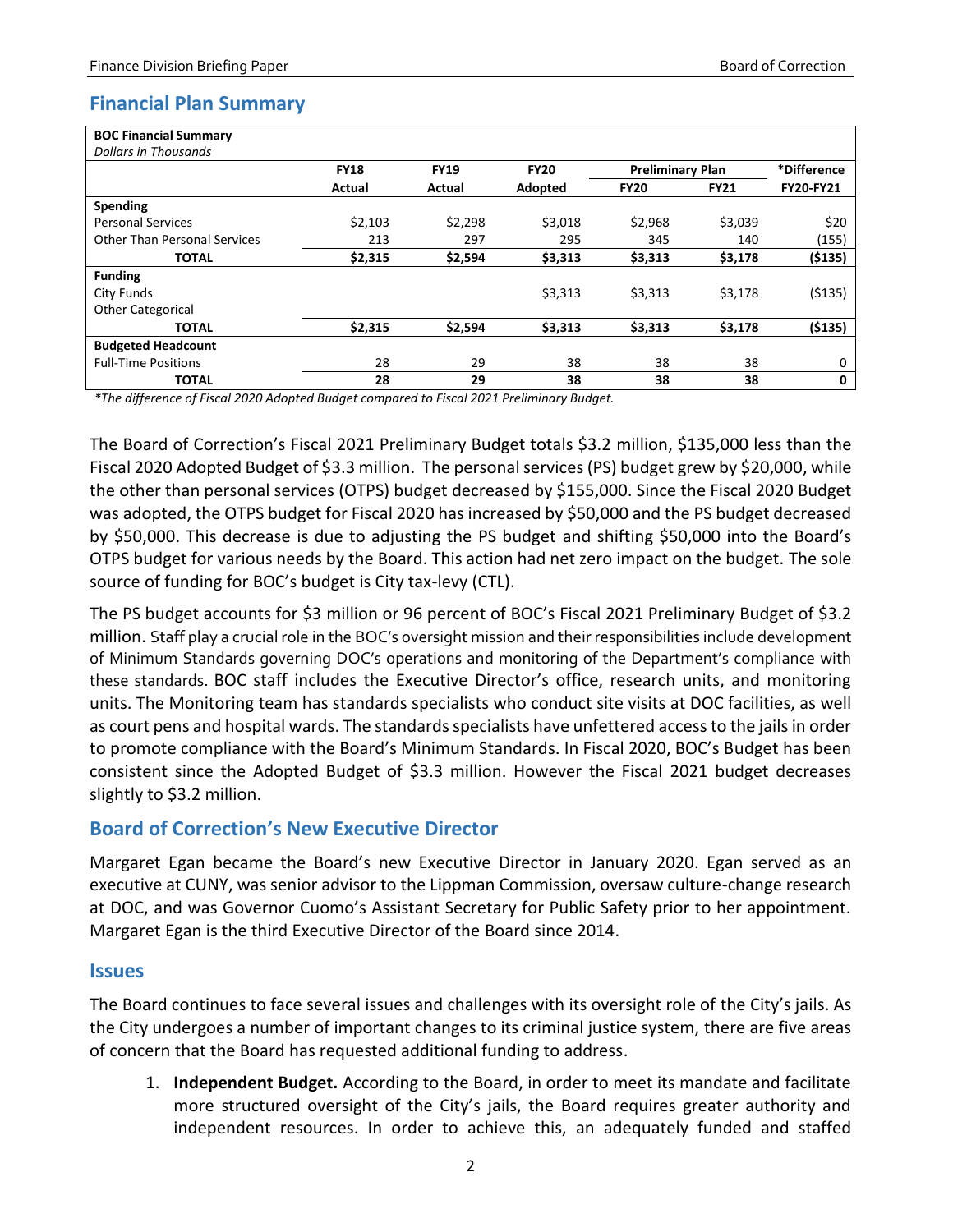oversight board is critical to ensuring short and long-term change. As a result, the Board has expressed that an independent budget, like that of the Independent Budget Office's (IBO), is necessary to ensure effective correctional oversight during changes in Administration.

On November 5, 2019, New Yorkers overwhelmingly approved a ballot measure to amend the City Charter and link the Civilian Complaint Review Board's (CCRB) budget to the NYPD's budget. BOC and CCRB are both independent oversight boards with their origins in Mayor Robert F. Wagner's administration. Both boards have appointed members from a number of different stakeholders and share similarities in their roles to investigate, recommend, and review policies and practices of the DOC and NYPD respectively. Tying BOC's budget to the Department is a way to ensure the BOC has consistent resources to carry out its critical oversight responsibilities.

- 2. **Technology Needs.** Utilizing technology is central to the Board's oversight role in the City's criminal justice system. Recently, the Board has not received sufficient resources to pursue the data-driven oversight that it has used to drive reform in the City's jails. The Board requires more resources to enhance their data collection and analysis capabilities. This enhancement would enable the Board to develop a system to intake complaints from incarcerated people and then provide analyses that can shape Minimum Standards, oversight, and accountability. The current system was built in 2006 to support its analytic and operational capacities but, according to the Board, this system has become outdated. The Department of Information Technology and Telecommunications' (DOITT) cost estimate is \$908,000 for the initial implementation of a new system, and \$65,000 for an annual software subscription for the full system upgrade. The full system upgrade has gone unfunded and now BOC is splitting the project into phases and seeking funding for each phase. The Board requests  $$262,600<sup>1</sup>$  for the first phase of these critical upgrades.
- 3. **Borough Based Jails and Closing Rikers Oversight Staff.** In order to adequately monitor the operations of the DOC as it closes facilities on Rikers Island and transitions to borough based jails, the Board has requested \$234,063 for three positions for Borough Based Jail oversight. The Board has an integral role to play in monitoring the progression of Borough Based Jails and providing input as DOC transitions and evolves. These positions would help the Board play an active role in shaping the Borough Based Jails facilities.
- 4. **City Research Scientist.** The Board requires \$86,830 for a City Research Scientist position to serve on the Task Force on Issues Faced by Transgender, Gender Non-Conforming, Non-Binary, and/or Intersex (TGNCNBI) People in Custody. The Board was mandated to convene this task force through Local Law 145 of 2019 for a period of five years. This task force provides an important opportunity for collaboration between the City and affected populations to improve the safety and resources for TGNCNBI people in custody. The Board has not been able to devote sufficient resources to this task force, although it has requested funding for a position in the last two fiscal years.
- 5. **Special Investigations Advisor (Death Reviews).** The Minimum Standards require the Board to conduct reviews of inmate deaths. $<sup>2</sup>$  This would work with the Board's Prison</sup>

 $\overline{a}$ 

<sup>1</sup> Board of Correction Complaints & Appeals Management System Cost Review, New York City. Department of Information Technology and Telecommunications, 2019.

<sup>2</sup> N.Y.C. Rules, Tit. 40, Ch. 3, Sec. 10.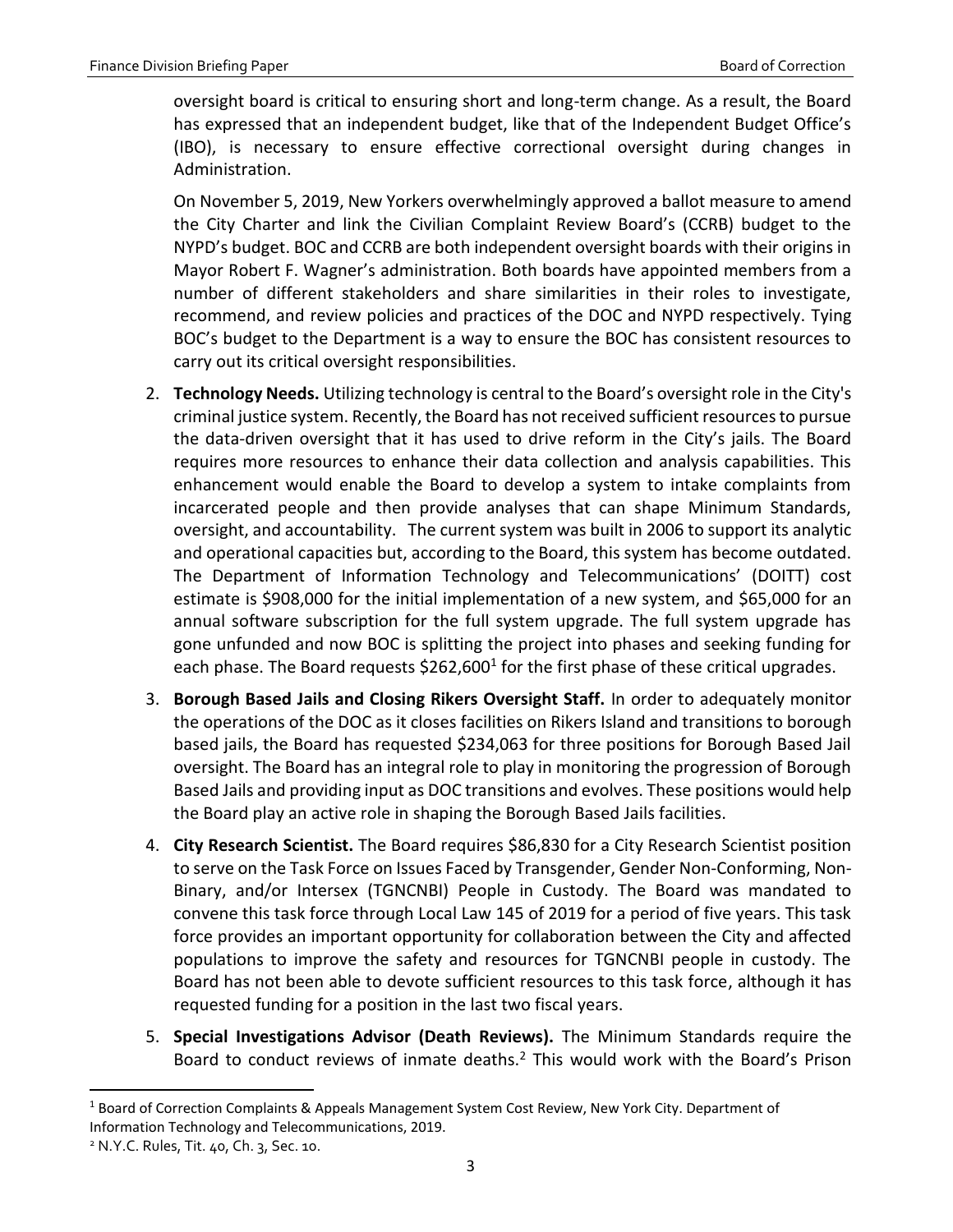Death Review panel, which consists of representatives from the Board, DOC, and H+H, to integrate and emphasize the findings of the independent investigations and ongoing policy and practices issues relating to the deaths. The Board requested a resources to fulfill this mandate in Fiscal 2018. In the Fiscal 2019 Preliminary Plan, The Board had received \$86,000 in its budget to hire a special investigations advisor to review inmate deaths. However, this position was eliminated by the Office of Management and Budget (OMB) as of the Fiscal 2019 Budget. The Administration should restore \$86,830 to BOC for this position.

# <span id="page-5-0"></span>**Jail Regulations**

The Board of Correction establishes and ensures compliance with Minimum Standards regulating conditions of confinement, correctional health, and mental health care in all City correctional facilities. The following sections provide an overview of the minimum standards, variances, and highlights of the Board's published reports. Additionally, the Board may be petitioned to establish rules for DOC. The rulemaking process is codified in the Minimum Standards and gives the Board a set structure through which rules can be introduced, accepted, or amended. The Board must also publish its regulatory agenda with stated objectives, reasons, and schedule for proposed rules.

# <span id="page-5-1"></span>**Minimum Standards & Variances**

#### **Correctional Facilities Minimum Standards**

In 1978, the Board adopted a set of sixteen Minimum Standards to provide what it considered to be the basic elements necessary to ensure the safe and humane housing of inmates. The original Standards include provisions ensuring non-discriminatory treatment of inmates and inmate access to courts, religious services, telephones, visitors, and recreation. The original Standards remained substantially unchanged until 1985. In 2014 and 2015, the Board engaged in additional rounds of rulemaking that resulted in amendments to the Board's Minimum Standards. This included new standards regulating punitive segregation and Enhanced Supervision Housing (ESH). ESH is a unit within the jails used by DOC to closely monitor what the Department considers to be the most dangerous inmates in custody. Additionally, Minimum Standards include reporting requirements that the Department must adhere to in order to comply with the Board's standards. **<sup>3</sup>**

# **Punitive Segregation Minimum Standards**

In 2019, BOC introduced rules that address DOC's use of restrictive housing and punitive segregation (PSEG). BOC proposed a new chapter of the Minimum Standards, *Chapter 6: Restrictive Housing*, and amendments to *Chapter 1: Correctional Facilities*. These rules will establish protocols for the use, duration, qualifications, and exemptions of restrictive housing in DOC facilities and codify reporting requirements for the Department. The public rulemaking process is ongoing.

 $\overline{a}$ 

<sup>3</sup> N.Y.C. Rules, Tit. 40, Ch. 1.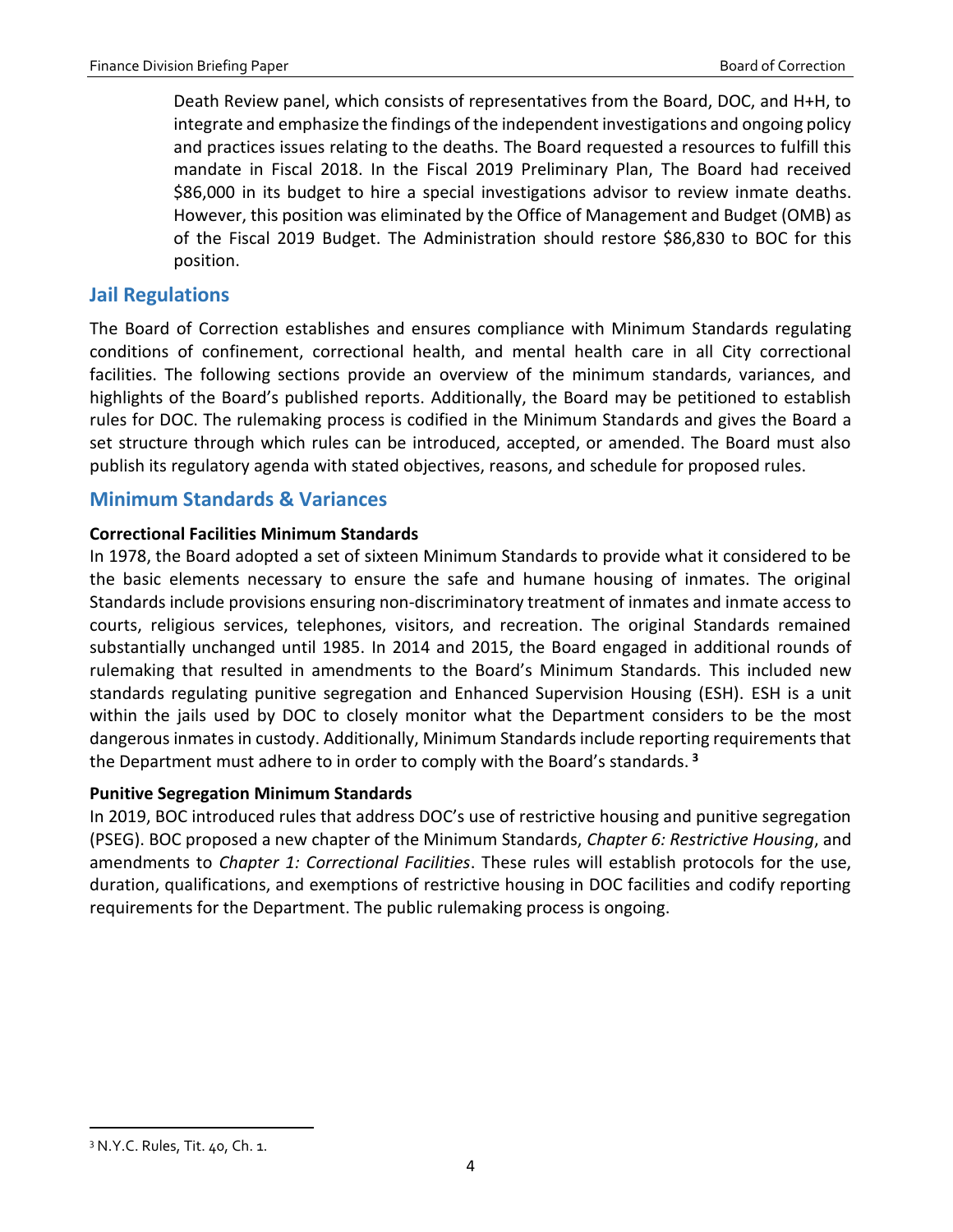#### **Mental Health Minimum Standards**

Spurred by its longstanding concern about inmate suicides, the Board held public hearings in the early 1980s to explore the quality and availability of mental health services provided to inmates. Thereafter, the Board worked collaboratively with DOC, the Department of Health and Mental Hygiene, the Mayor's Office of Operations, the Office of Management and Budget and contract service providers to develop Mental Health Minimum Standards for the City's jails. When the Mental Health Standards were implemented in 1985, New York City became the first jurisdiction in the country to *voluntarily* require the provision of appropriate mental health staffing and other resources to individuals incarcerated in its jails. The Mental Health Minimum Standards contains nine standards for medical and mental health treatment for the Department. **<sup>4</sup>**

#### **Health Care Minimum Standards**

The Health Care Minimum Standards includes sixteen standards which were implemented in 1991 and require that the quality of services provided to inmates be consistent with "accepted professional standards and sound professional judgment and practice." For instance, on weekdays inmates must have access to care within 24 hours of requesting it; medical intake screening must occur within 24 hours of entering DOC custody, and timely access to follow-up care and specialty clinics on Rikers Island, borough facilities, and in hospitals must be provided. **<sup>5</sup>**

# **Sexual Abuse and Sexual Harassment Standards<sup>6</sup>**

The Elimination of Sexual Abuse and Sexual Harassment in Correctional Facilities Minimum Standards, twelve standards, which were implemented in 2016, are designed to detect, prevent, and respond to sexual abuse and sexual harassment of persons incarcerated in jails and other facilities operated by the Department.

In 2016, the Board implemented Sexual Abuse and Sexual Harassment Minimum Standards that are equivalent to the PREA Standards. In October 2018, the Board passed a resolution requiring the Department to produce a Corrective Action Plan that addresses a commitment and timeline for implementation of the steps necessary for the Department to achieve compliance with Minimum Standards and PREA. The Department's Corrective Action Plan can be found on the website: [https://www1.nyc.gov/assets/boc/downloads/pdf/prea\\_corrective\\_action\\_plan\\_february\\_2019.pdf](https://www1.nyc.gov/assets/boc/downloads/pdf/prea_corrective_action_plan_february_2019.pdf)

#### **Variances**

DOC and H+H may apply for a variance from a specific subdivision or section of the minimum standards, mental health care minimum standards or health care minimum standards when compliance cannot be achieved or continued. Variances also allow additional opportunities for the Board's oversight because they also include reporting requirements that the Department must adhere to in order to be compliant with the variance.

The Board may include requirements as conditions on granting a variance. Any conditions are listed in the Record of Variance action. Some examples of recurring variances submitted by DOC and H+H are as follows:

 Minimum Standard 1-02(c)(1). Extends date by which the Department shall implement the requirement that inmates aged 19-21 be housed separately and apart from inmates over the age of 21;

 $\overline{a}$ <sup>4</sup> N.Y.C. Rules, Tit. 40, Ch. 2.

<sup>5</sup> N.Y.C. Rules, Tit. 40, Ch. 3.

<sup>6</sup> N.Y.C. Rules, Tit. 40, Ch. 5.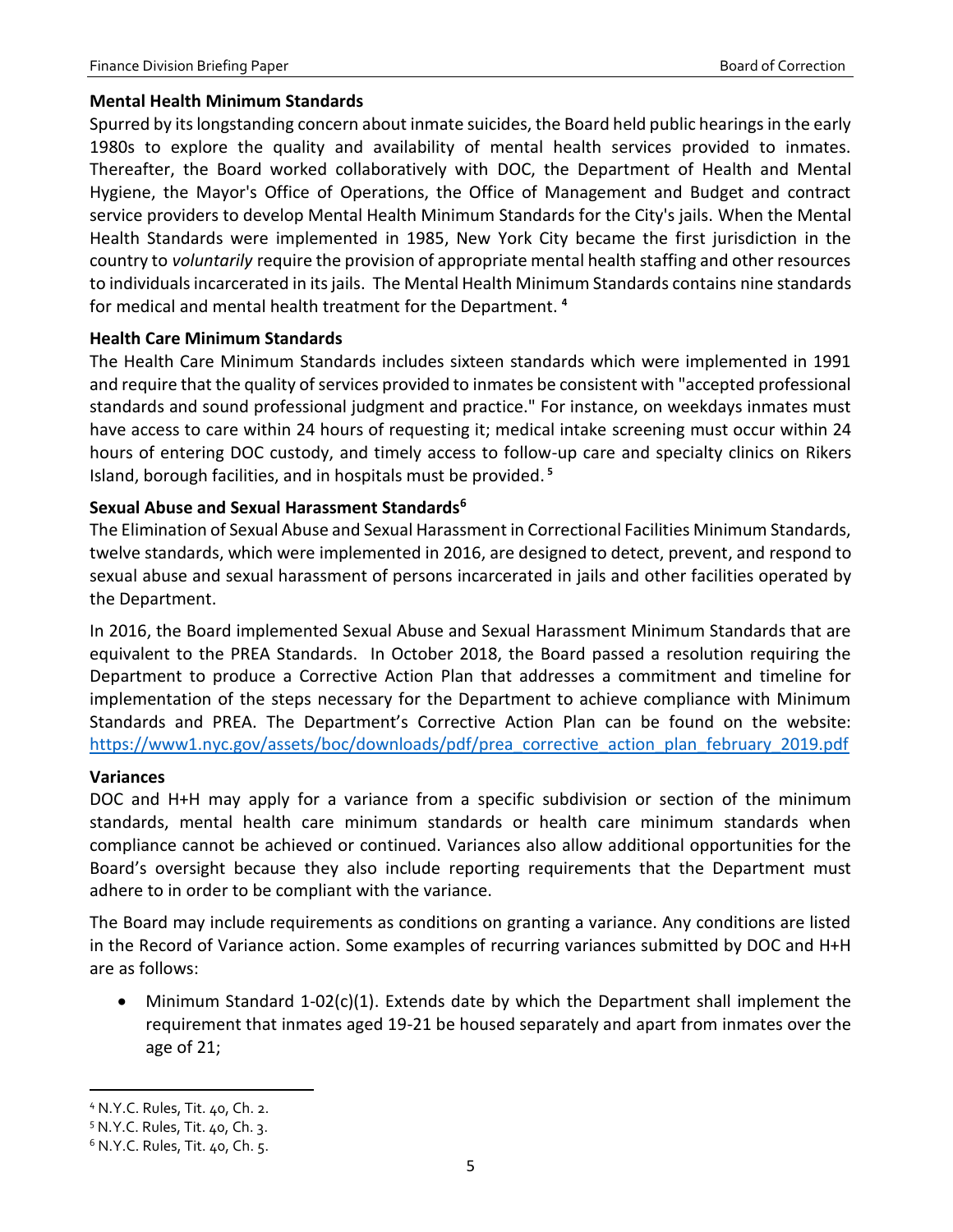- Minimum Standard 1-16(c)(1)(ii). Allows the Department to house people in custody ages 18- 21 in Enhanced Supervision Housing; and
- Minimum Standards 2-05(b)(2)(i-ii). Allows psychiatrists to see and evaluate stable adult patients on psychotropic medication in the general population at least every 28 days, rather than every 14 days.

# **Published Reports**

 $\overline{\phantom{a}}$ 

The Board conducts independent research of DOC and publishes its reports online and during the de Blasio Administration, the Board has published 26 reports. Below are highlights of the most recent reports from 2019 and 2020.

# **Body Scanners and Separation Status, January, 2020**

The Department of Correction began using body scanners in the summer of 2019 and between July 2019 and November 2019, DOC conducted 11,212 scans. If an individual's scan leads to the discovery of a weapon or contraband, or if they refuse to be scanned, they are placed in separation status, a highly restrictive housing area. Separation status includes isolated confinement for close to 24 hours. Between July and November, there were 45 separation status placements.<sup>7</sup>

This report outlines several concerns in the Department's use of body scanners and their role in placing people in separation status.

- 1. Staff conducted body scans without adequate training. Supervisors overseeing body scan operations had not completed required training for the use or review of body scanner results.
- 2. Staff who had not completed required trainings placed people in Separation Status.
- 3. The use of Separation Status circumvented the Board's minimum standards and were overly restrictive.<sup>8</sup>

# **Jail Conditions and Operations during July 2019 Heat Emergency, September 2019**

In September 2019, BOC released a report detailing the status of air conditioning in DOC facilities. The eight page report outlined numerous instances where DOC's intense heat procedures were not followed, including water temperature, facility temperature, and access to fans, ice, and water.

<sup>7</sup> "Body Scanners and Separation Status in New York City Jails," New York City Board of Correction, January, 2020. [https://www1.nyc.gov/assets/boc/downloads/pdf/Reports/BOC-](https://www1.nyc.gov/assets/boc/downloads/pdf/Reports/BOC-Reports/2020.01.13%20FINAL%20Separation%20Status%20Body%20Scanner%20Public%20Report_to%20PDF.pdf)

[Reports/2020.01.13%20FINAL%20Separation%20Status%20Body%20Scanner%20Public%20Report\\_to%20PDF.pdf](https://www1.nyc.gov/assets/boc/downloads/pdf/Reports/BOC-Reports/2020.01.13%20FINAL%20Separation%20Status%20Body%20Scanner%20Public%20Report_to%20PDF.pdf)  $^8$  Id.